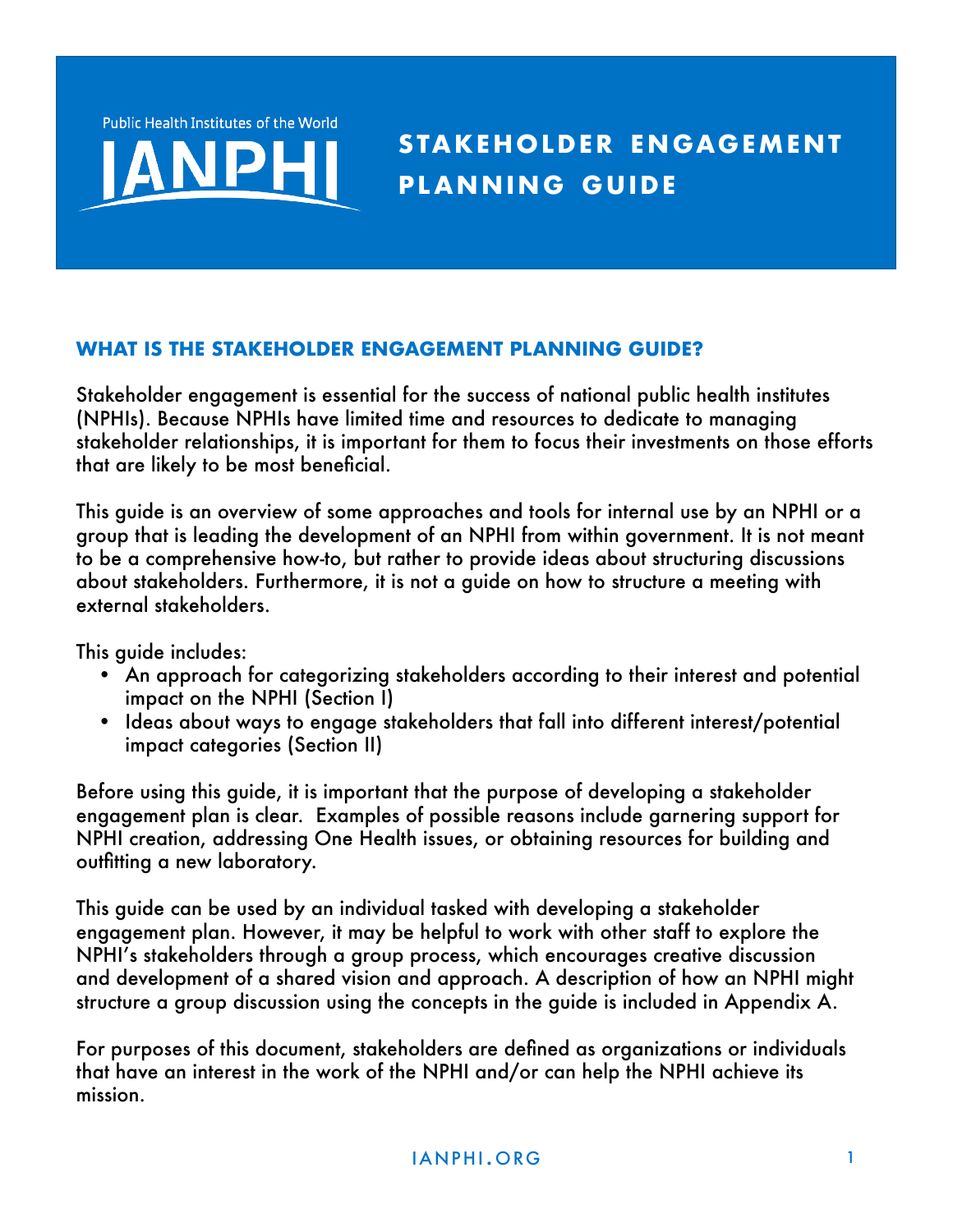# **SECTION I. CATEGORIZING STAKEHOLDERS**

#### BRAINSTORM ABOUT RELEVANT STAKEHOLDERS

When identifying relevant stakeholders, it is good to be inclusive and forward thinking, but also strategic and pragmatic. During this initial phase of the process, it is important to spend the most time on those organizations that can make specific contributions to the NPHI and less on cataloging those that may have less involvement. For example, if the goal of stakeholder engagement is NPHI creation, emphasizing identification of organizations with political influence is more important than cataloging groups that might be interested in using educational materials that can be pulled from the NPHI's website.

Considerations include groups that are not currently engaged but could potentially have high impact; these would be considered as low-interest, high-impact groups. Groups that could have a negative impact – for example, that might seek to block NPHI creation or might see development of NPHI capacities (e.g., laboratory capacity) as a source of competition – should also be included.

It may be helpful to think about potential stakeholders in categories, for example, national government agencies, subnational agencies, donors, etc. Some common categories include:

- Government
	- National and subnational agencies (Ministries, others in MOH)
	- National legislature
- International organizations providing technical and/or financial support (e.g., IANPHI, WHO, World Bank, multi- or bilateral development agencies)
- Other NPHIs
- Private sector organizations (non-governmental organizations, national professional organizations, business organizations, businesses)
- Clinical institutions
- Academic and other educational institutions
- Media
- General public

Sometimes, an organization includes several components that require different levels or methods of engagement. When brainstorming, it is fine to list both the overall organization and the components.

#### CLARIFY WHAT BENEFITS THE STAKEHOLDERS COULD PROVIDE THE NPHI AND HOW THE NPHI COULD BENEFIT THE STAKEHOLDER

It is not enough to know that an organization is a potentially useful stakeholder; it is also important to know the specific ways that stakeholder is benefiting or can benefit the NPHI. Examples of types of stakeholder support include funding; sharing of equipment, facilities, data, and expertise; political or social influence; etc. For some potential stakeholders, it may be useful to document concerns the stakeholder might have about supporting the NPHI.

It can be useful to capture why the stakeholder is interested in the NPHI. For example, multi- and bilateral organizations may be interested in supporting the NPHI to contribute to global health security. Academic institutions may be interested in working with the NPHI to collect high-quality population data. Foundations and non-governmental organizations may want to invest in NPHI efforts to address

## i an p hi an p hi an p hi an p hi an p hi an p hi an p hi an p hi an p hi an p hi an p hi an p hi an p hi an p h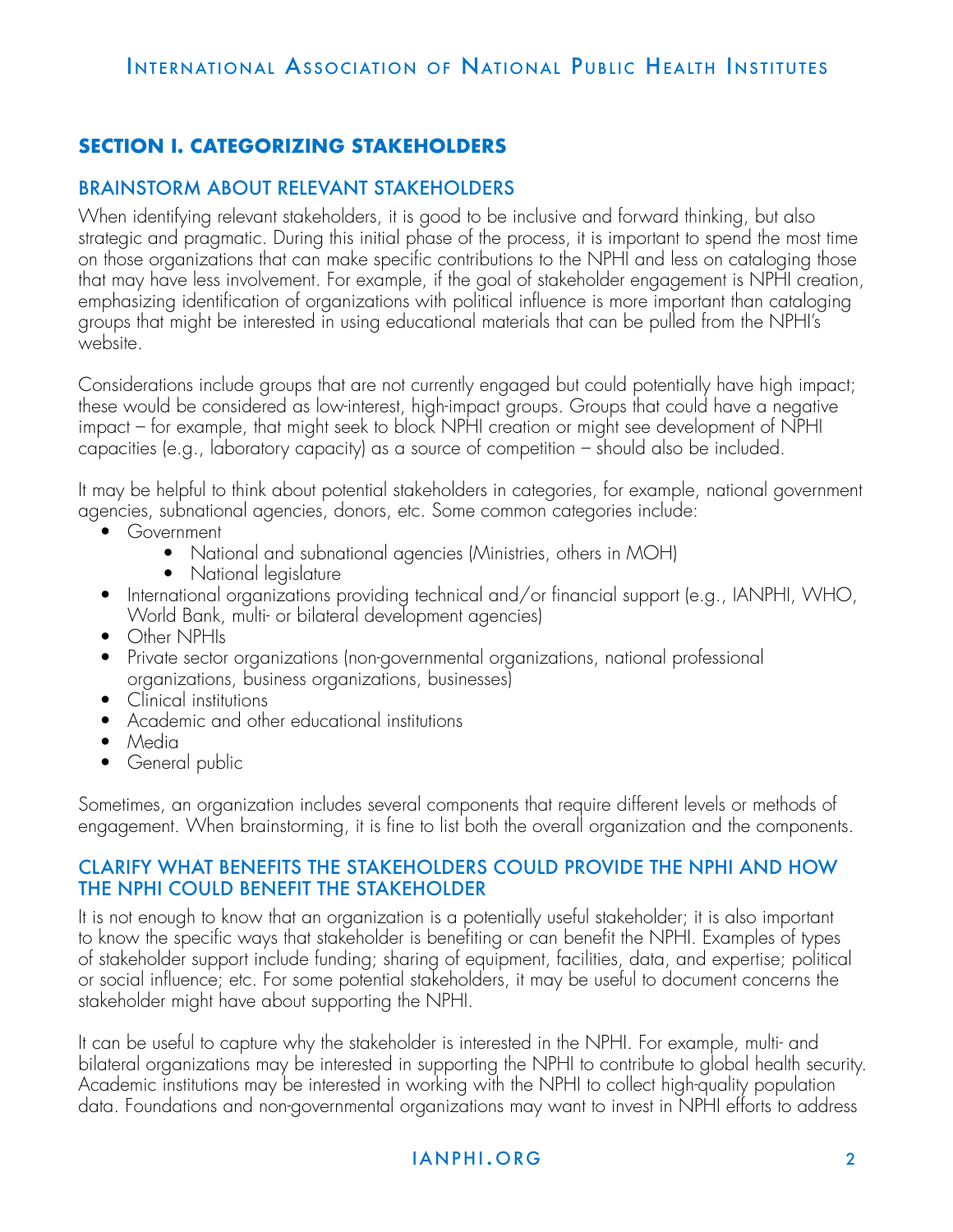public health issues that are central to those organizations' missions. These ideas could help inform the outreach to the stakeholder.

You can use a table to organize your initial ideas about stakeholders and what they might contribute; an example of a form for collecting this information is provided in Appendix B. This form is not meant to be filled out comprehensively. Fill it out only to the extent that the information is helpful in deciding which stakeholders are potentially important to your effort and how much interest they have in engaging with you.

An example of a form that could be used to capture information about possible stakeholders is below. The columns should be tailored to fit the NPHI's needs.

| Stakeholder | What we would like<br>from them | How we could<br>help them achieve<br>their goals | Additional information, e.g.,<br>history of previous contacts,<br>contact person |
|-------------|---------------------------------|--------------------------------------------------|----------------------------------------------------------------------------------|
|             |                                 |                                                  |                                                                                  |
|             |                                 |                                                  |                                                                                  |
|             |                                 |                                                  |                                                                                  |
|             |                                 |                                                  |                                                                                  |
|             |                                 |                                                  |                                                                                  |
|             |                                 |                                                  |                                                                                  |

### PLOT STAKEHOLDERS ACCORDING TO THEIR POTENTIAL TO IMPACT THE PROJECT VS. THEIR INTEREST

This is a template for a grid for stakeholder mapping.



To use the grid,

- Estimate how valuable/impactful the stakeholder's contribution is likely to be.
- Estimate the stakeholder's level of interest in the NPHI and helping the NPHI achieve the desired outcome.
- Place the stakeholder on the grid, based on their ability to impact and their level of interest. If they are likely to have a negative impact, you may want to indicate that, perhaps by plotting them using a different color. Be careful to place stakeholders where they are, not where you want them to be.

### i an p hi an p hi an p hi an p hi an p hi an p hi an p hi an p hi an p hi an p hi an p hi an p hi an p hi an p h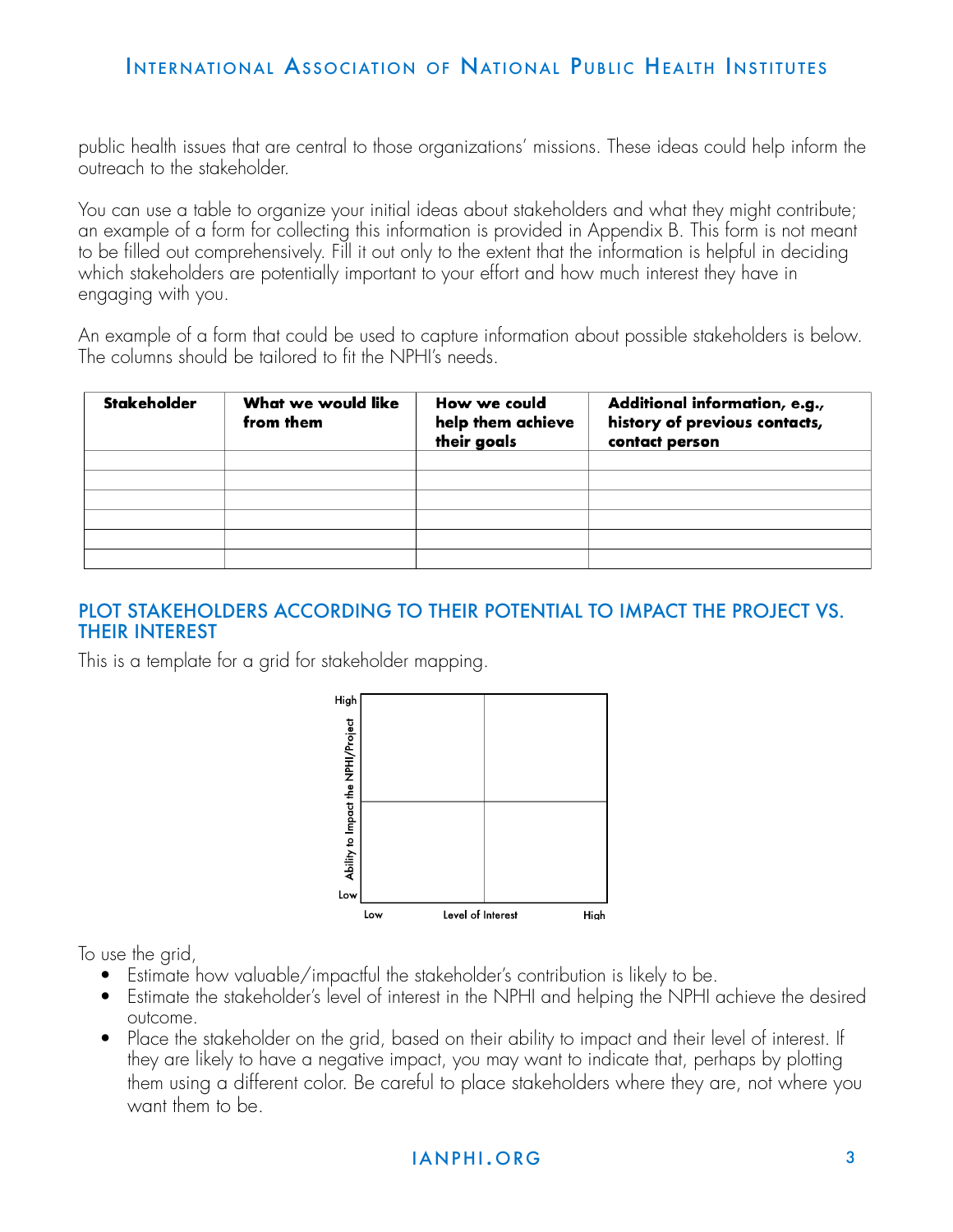### REVIEW YOUR GRID TO MAKE SURE IT HAS CAPTURED THE CRITICAL INFORMATION

Pay particular attention to the high-priority stakeholders – those in the top right quadrant. Circle those who are the most important. Appendix B includes an example of what a completed stakeholder listing form and grid might look like.

## **SECTION II. PLANS FOR REACHING STAKEHOLDERS**

Although detailed, specific plans may take time to create, after completing the grid, it is useful to create an initial outline of stakeholder engagement plans. This may include a mix of very specific plans – for example, for person-to-person outreach to a limited number of groups – and plans to do further assessment, for example, of how to improve the website as a tool for outreach. To the extent possible, plans should include specific next steps, designation of who is responsible for those steps, and timelines. Below are examples of ways stakeholder engagement can be encouraged.

#### STAKEHOLDER WORKSHOPS

Many NPHIs or NPHIs in development have found it useful to hold meetings or workshops that bring several stakeholders together, often chosen from among those that are high priority. A common reason to bring stakeholders together is to get support for creating an NPHI and to get buy-in for the vision and priorities. The NPHIs of Zambia and Burkina Faso are examples in which stakeholder meetings involving academia, multiple government organizations, donors, and others contributed early in the NPHI's development.

Another common reason for a stakeholder meeting is to help donors understand the NPHI's priorities, identify potential synergies among donors, and determine how to maximize the impact of their collective contributions. Stakeholder workshops are also used to mobilize efforts to address a particular health issue, for example, improving nutrition in the country.

Such workshops often include discussions about:

- Vision and mission
- Current status. SWOT (strength/weakness/opportunities/threats) or other types of analyses are often used
- Priorities
- Ways stakeholders can help the NPHI achieve its priorities
- How engaging with the NPHI helps stakeholders achieve their goals

### STRATEGIES WITH BROAD, GENERAL REACH

Some strategies are important for general audiences, as well as for high-priority stakeholders. These might include newsletters, social media, and an up-to-date website. A list of considerations for developing effective newsletters and related to websites are in Appendix C and Appendix D, respectively.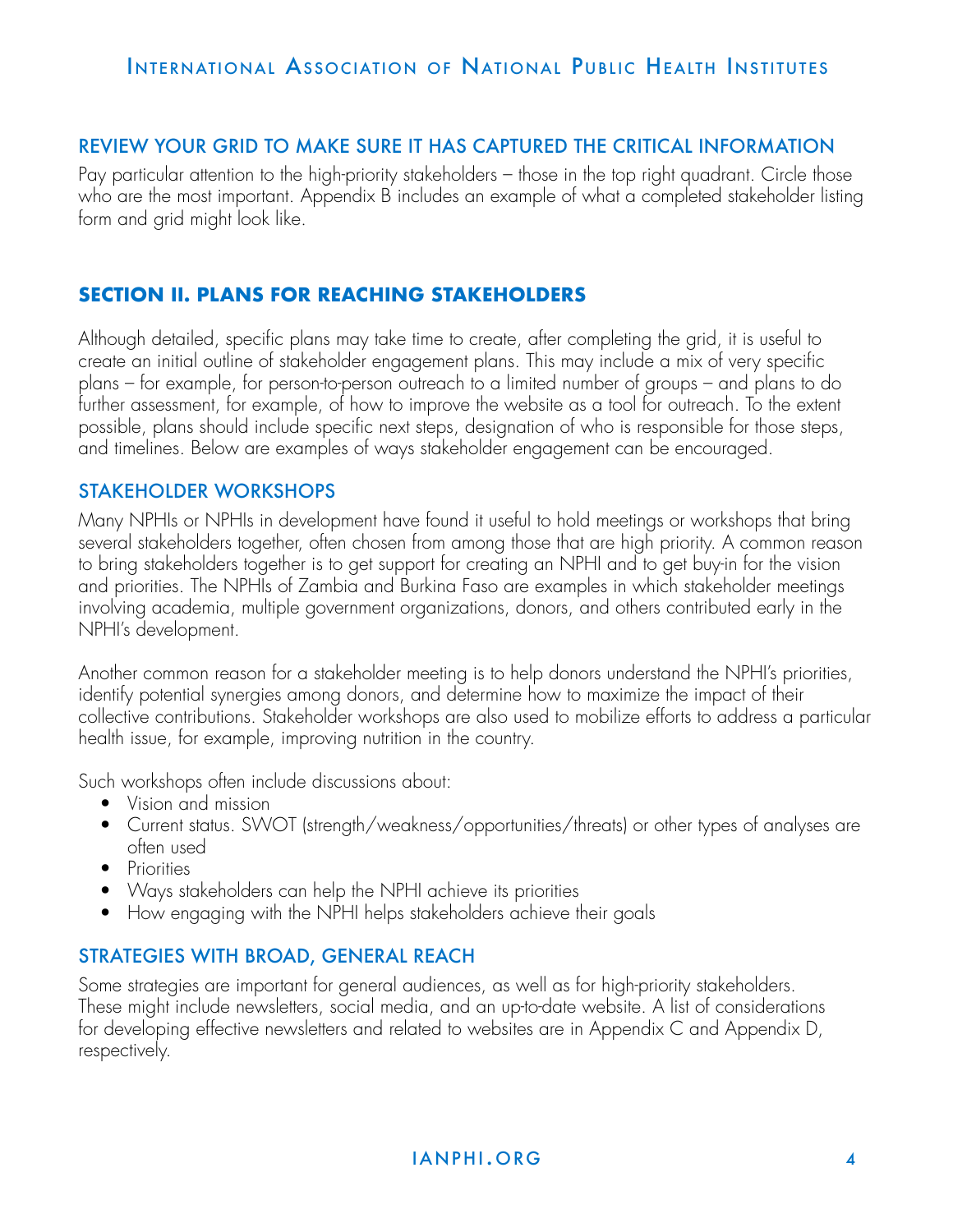## ADDITIONAL STRATEGIES FOR HIGH-PRIORITY STAKEHOLDERS

Additional strategies may be needed for successful outreach to the highest priority stakeholders, i.e., those in the upper-right quadrant. Examples of possible approaches include:

- Personal contacts
	- In-person meetings are potentially powerful in establishing relationships, but may require significant set-up efforts
	- Personal emails and updates
- Invitations to exclusive events or meetings
- Invitations to public events (e.g., webinars)
- Sharing of specific reports, special accomplishments

In designing plans for high-priority stakeholders, considerations include:

- How could the stakeholder help the NPHI?
- What is the purpose of communication with the stakeholder?
- What is motivating them to help the NPHI, e.g., what financial, emotional, or other interest do they have in the NPHI?
- What information do they want from the NPHI? What else would be useful to them? How do they prefer to receive information?
- What are the best actions the NPHI can take to achieve these purposes?
	- Some of the proposed actions will likely be highly tailored, for example, one-on-one meetings between the NPHI's leadership and the leadership of the stakeholder group. A less intense action might be ensuring that information of interest to the high-priority stakeholder is included or highlighted on the website.

If resources allow, it can also be useful to develop plans to reach out to stakeholders who could have potential high impact but currently have low interest but have potential to become more engaged with the NPHI and contribute to its success. The goal of this is to encourage these groups to move into the upper-right (high influence/high interest) quadrant. The same considerations listed above can be used to develop approaches for these stakeholders as were applied to the stakeholders already in the upper-right quadrant.

## EVALUATING THE IMPACT OF STAKEHOLDER ENGAGEMENT EFFORTS

Consider developing a simple plan to measure the impact of implementing your stakeholder engagement efforts. For some types of efforts, like changes to your website, you might establish baseline measurements – such as the total number of web pages visited and the average visit duration – and then measuring the impact of your changes at regular intervals (see Appendix D). For others, like getting support from high-priority stakeholders, you might use short-term process measures to assess whether your efforts are on track, as well as longer-term (e.g., 6 months or a year) assessments to determine if you have achieved the desired outcome – for example, whether the efforts result in the stakeholder engaging as desired and making the desired contribution.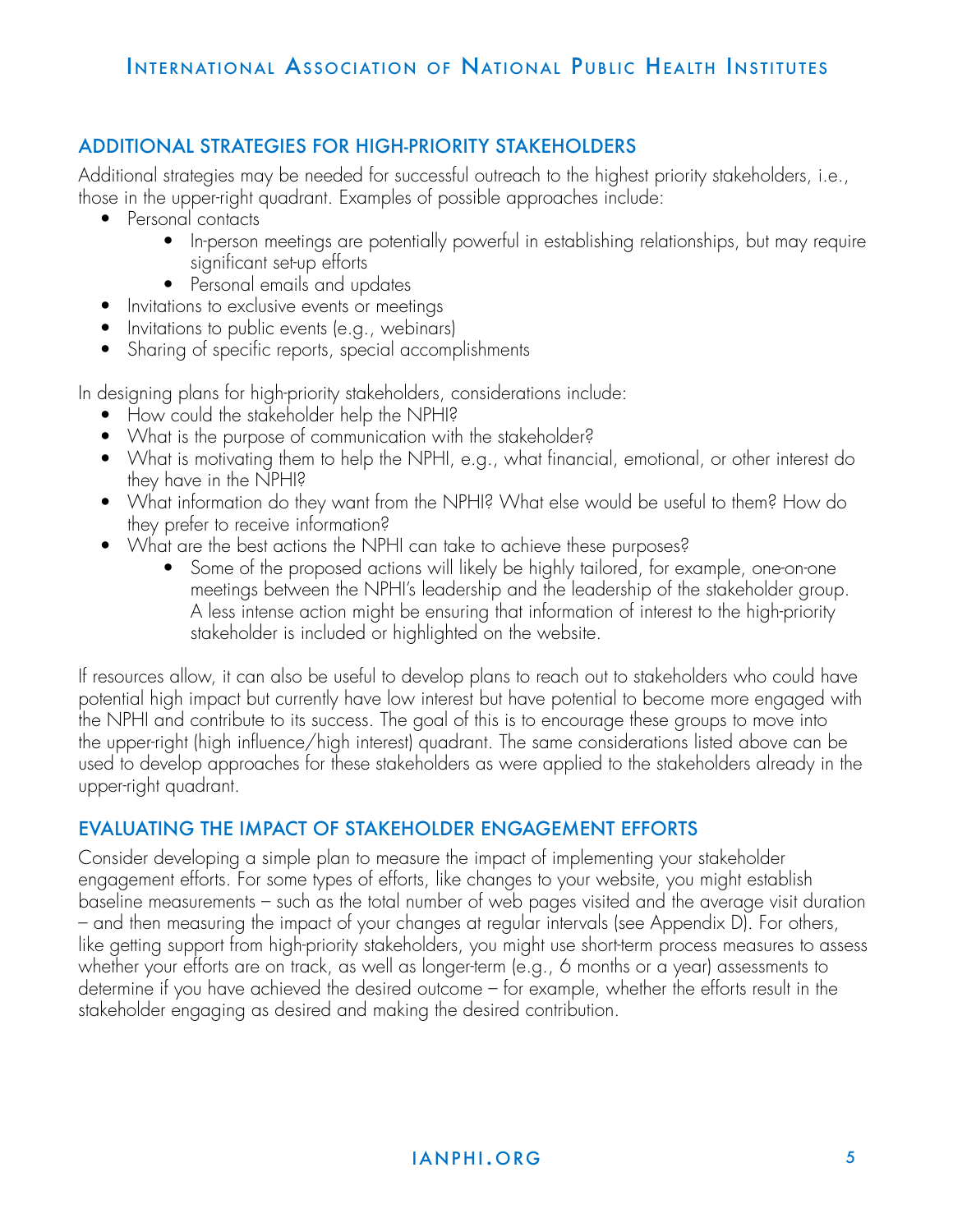## **APPENDICES**

Appendix A. Working as a Group to Plan for Stakeholder Engagement (page 7)

Appendix B. Generic Example of a Stakeholder Listing Form and Grid (page 9)

Appendix C. Considerations in Designing Newsletters (page 12)

Appendix D. Considerations in Designing Websites (page 14)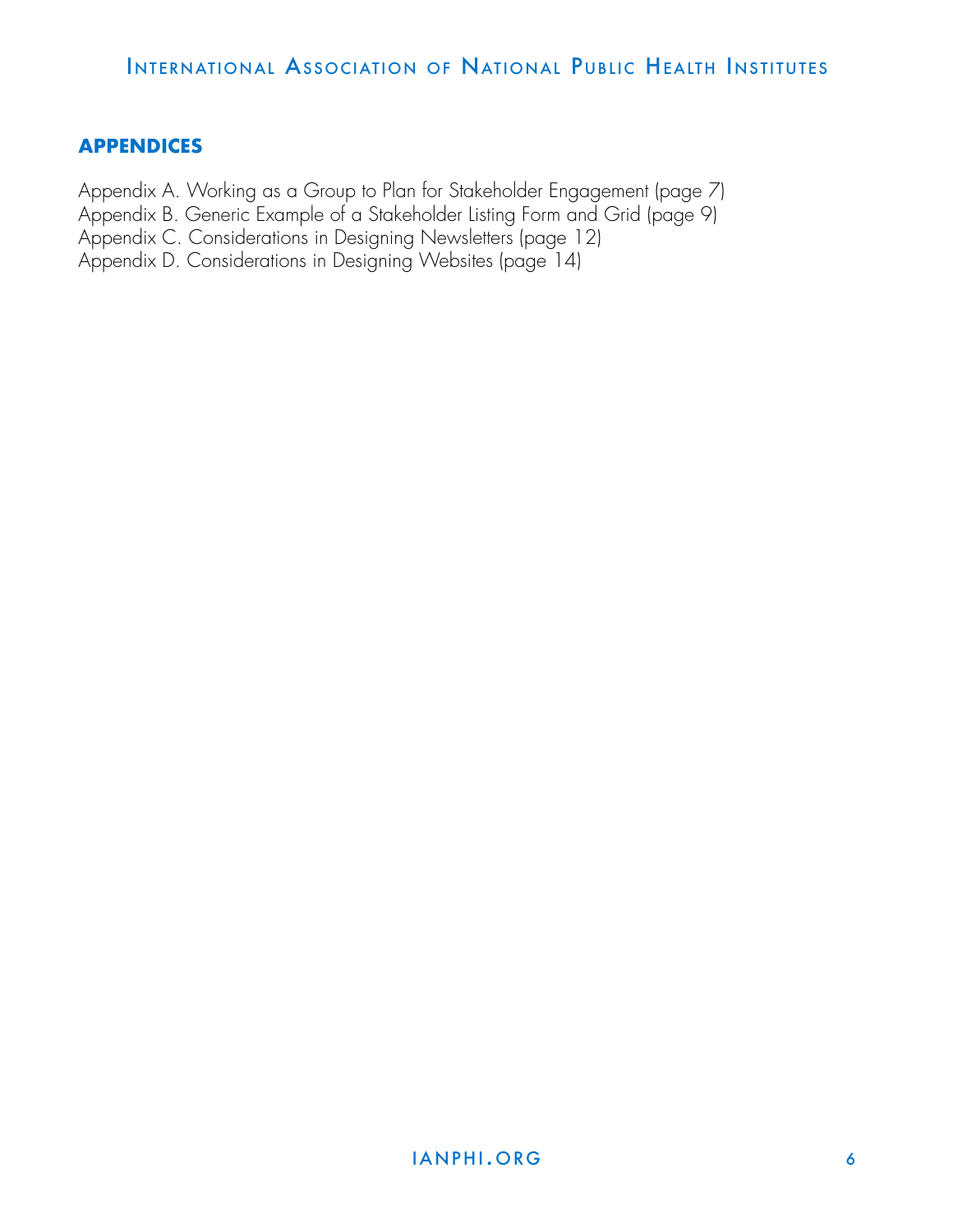# **APPENDIX A. WORKING AS A GROUP TO PLAN FOR STAKEHOLDER ENGAGEMENT**

It may be helpful to explore the NPHI's stakeholders through a group process, which encourages creative discussion and development of a shared vision and approach. This appendix is designed to be used as an adjunct to the Stakeholder Engagement Planning Guide. It highlights issues that are important for using the guide in a group setting.

### PREPARING FOR A GROUP PROCESS TO STRATEGIZE ABOUT ENGAGING WITH STAKEHOLDERS

Having a successful process for identifying stakeholders and ways to engage them requires:

- A clearly articulated purpose for engaging the stakeholders, e.g., to get buy-in for the NPHI or support for a new laboratory. This will impact the participant list.
- Selecting participants in the workshop. These should be individuals who are knowledgeable about the topic under discussion and who can ensure follow-up after the workshop.
- Assigning individuals to the roles of facilitator and note-taker.
	- The facilitator ideally will be somebody with experience in this role someone who can be a neutral voice that helps the group stay on track and reach agreement on priority stakeholders and the way forward. It is best if they are not also an active participant in the discussion, as it is hard to be neutral while also expressing opinions.
	- The notetaker needs to be a fast typist who is familiar enough with the topics being discussed to ensure that the most important information is captured.
- Arranging for supplies. It can be helpful to use a computer with projector so that notes are visible to the group. Flip charts can also be helpful for brainstorming and for recording ideas.
- Developing an agenda. The agenda should list the steps, with approximate times for various parts of the process. Remember to leave time for breaks.

# THE GROUP PROCESS

The group process will generally follow the outline described in the Stakeholder Engagement Planning Guide.

# **1. Introductory information**

The meeting can start with introductions and housekeeping, per the usual custom in the organization. The facilitator may want to set ground rules for the discussion, such as:

- One conversation at a time
- Stay on point
- Use a "Parking Lot" for ideas that are not on topic, etc.

A Parking Lot is a place (e.g., a flipchart page) for ideas that are not directly related to the discussion at that moment, but that are important to discuss before the end of the workshop. Having a Parking Lot ensures that participants feel heard and that they do not feel that their ideas are dismissed without consideration.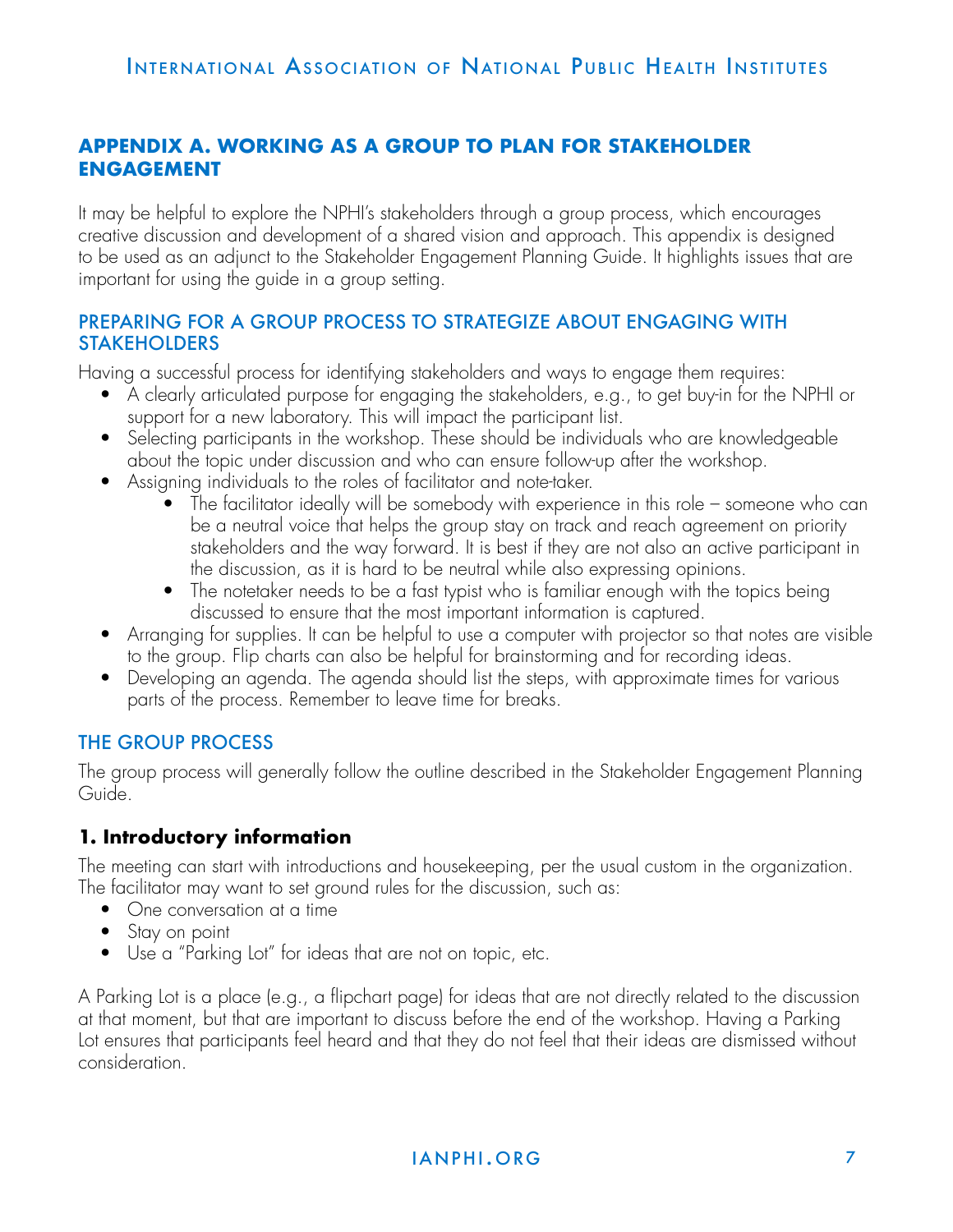# **2. Follow the steps for categorizing stakeholders (Section I of the guide)**

- Brainstorm about relevant stakeholders
- Clarify what the stakeholders under discussion can provide and how engaging with the NPHI can help the stakeholders achieve their goals
- Plot stakeholders according to their potential to impact the project vs. their interest
	- The discussion about where to place stakeholders often leads to critical insights and is often more important than the precise placement of the stakeholders on the grid. Be careful to place stakeholders where they are, not where you want them to be. Take note of valuable ideas about ways that stakeholders could be helpful and issues related to communication with stakeholders that arise during the discussion.
- Review your grid to make sure it has captured the critical information

### **3. Follow the steps to begin planning for stakeholder outreach (Section II of the guide)**

You may be able to make some specific plans, for example, for reaching out to a few high-priority stakeholders, whereas other efforts – such as whether to hold a meeting with a group of stakeholders, developing newsletters, or deciding what to put on the website – may require further assessment. Such assessments are more likely to be completed if the initial steps, responsible persons, and timeline are established during the group planning session.

# **4. Review the meeting and results**

- Did you identify your stakeholders?
- Did you select the most important stakeholders for intensive follow-up, including what you hope to gain from engaging with them?
- Do you have plans to maintain visibility and provide information to the broad range of stakeholders who are interested in the NPHI and its work?
- Are your plans for follow-up realistic?
- Where appropriate, have you made assignments and set timelines for follow up?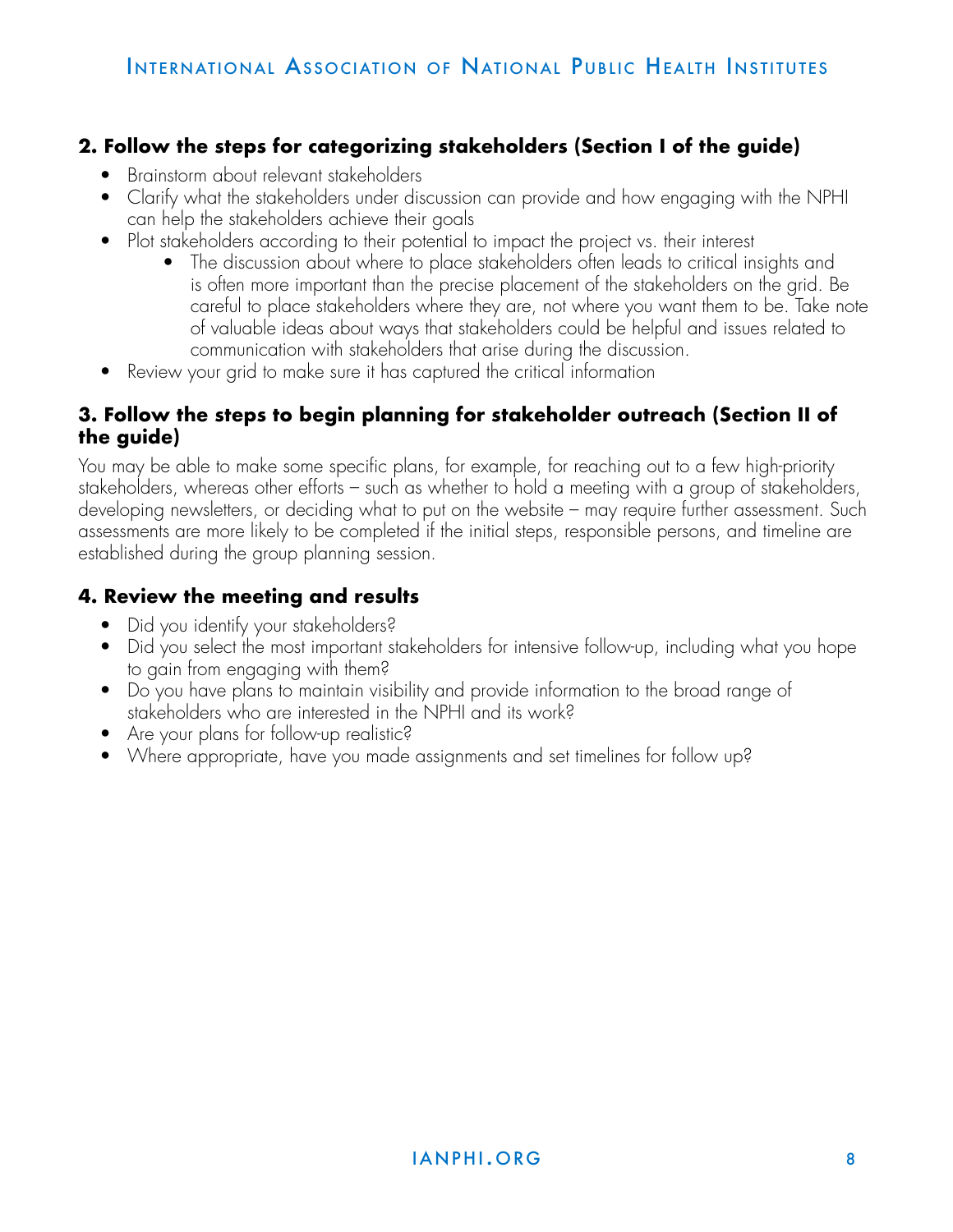## **APPENDIX B. GENERIC EXAMPLE OF A STAKEHOLDER LISTING FORM AND GRID**

Below is an example of a filled-out stakeholder list form and grid. Typically, these would be filled out to help NPHI personnel think about possible stakeholders and would be based on easily accessible information. In this example, only six potential stakeholders are listed. Typically, an NPHI would identify more than six.

In a real-life situation, the column on stakeholder organizations would include specific organization names. Also, note that the grid may not be complete at this stage. More complete information can be developed once the high-priority organizations are selected.

| Stakeholder<br>organization                                                          | What we would like<br>from them                                                                                       | How engaging with the<br>NPHI will help them<br>achieve their goals                                                                                                      | Additional information, e.g., history of previous contacts,<br>contact person information                                                                                                                                          |
|--------------------------------------------------------------------------------------|-----------------------------------------------------------------------------------------------------------------------|--------------------------------------------------------------------------------------------------------------------------------------------------------------------------|------------------------------------------------------------------------------------------------------------------------------------------------------------------------------------------------------------------------------------|
| A (maybe a<br>bilateral<br>organization)                                             | Support for lab<br>Might be other things-we<br>should contact them                                                    | Early detection supports global<br>health security                                                                                                                       | They invested in us 5 years ago. With COVID have expressed renewed<br>interest. Our Minister has a good relationship<br>Sally is a good contact                                                                                    |
| B (maybe a donor)                                                                    | Epi training $-$ could we get an<br><b>LELLS</b>                                                                      | Global health security, program<br>goal is to train epis around the<br>world                                                                                             | Tried to interest them last year, but they said they didn't have funding<br>They supported our neighbor country<br>Jon has good contacts                                                                                           |
| C (maybe a<br>foundation)                                                            | Epi bulletin, data to action                                                                                          | This is a goal for the foundation $-$<br>how do we get them to be<br>interested in our country?                                                                          | We won't know how interested they are until we ask                                                                                                                                                                                 |
| D (maybe a<br>multinational<br>organization)                                         | Training on a range of<br>subjects critical for NPHIs,<br>including lab,<br>leadership/mgmt.,<br>multisectoral issues | This is part of their mandate                                                                                                                                            | Minister could request support<br>We may need to come up with a specific list regarding what we are<br>requesting                                                                                                                  |
| E (maybe a national<br>professional<br>organization or<br>subnational<br>leadership) | Timely lab results                                                                                                    | We may need to show them how<br>the data can be useful to them, but<br>that might require us to improve<br>our analysis of the data and<br>reporting back                | Maybe we need additional help at the national level on how to analyze<br>and report the data-are there stakeholders who could help us with this?                                                                                   |
| F (maybe specific<br>media<br>organizations)                                         | The media could amplify our<br>messages<br>We want them to "get it<br>right"-maybe we should train<br>them            | They see their job as getting<br>information out-they would love<br>to get more stories from us, help us<br>inform the public regarding good<br>public health strategies | Would be good to understand how to package our messages so they are<br>compelling<br>Maybe we could get media training<br>We also need risk communication training-who can do that?<br>Need to be selective-could get overwhelming |

### STAKEHOLDER LISTING FORM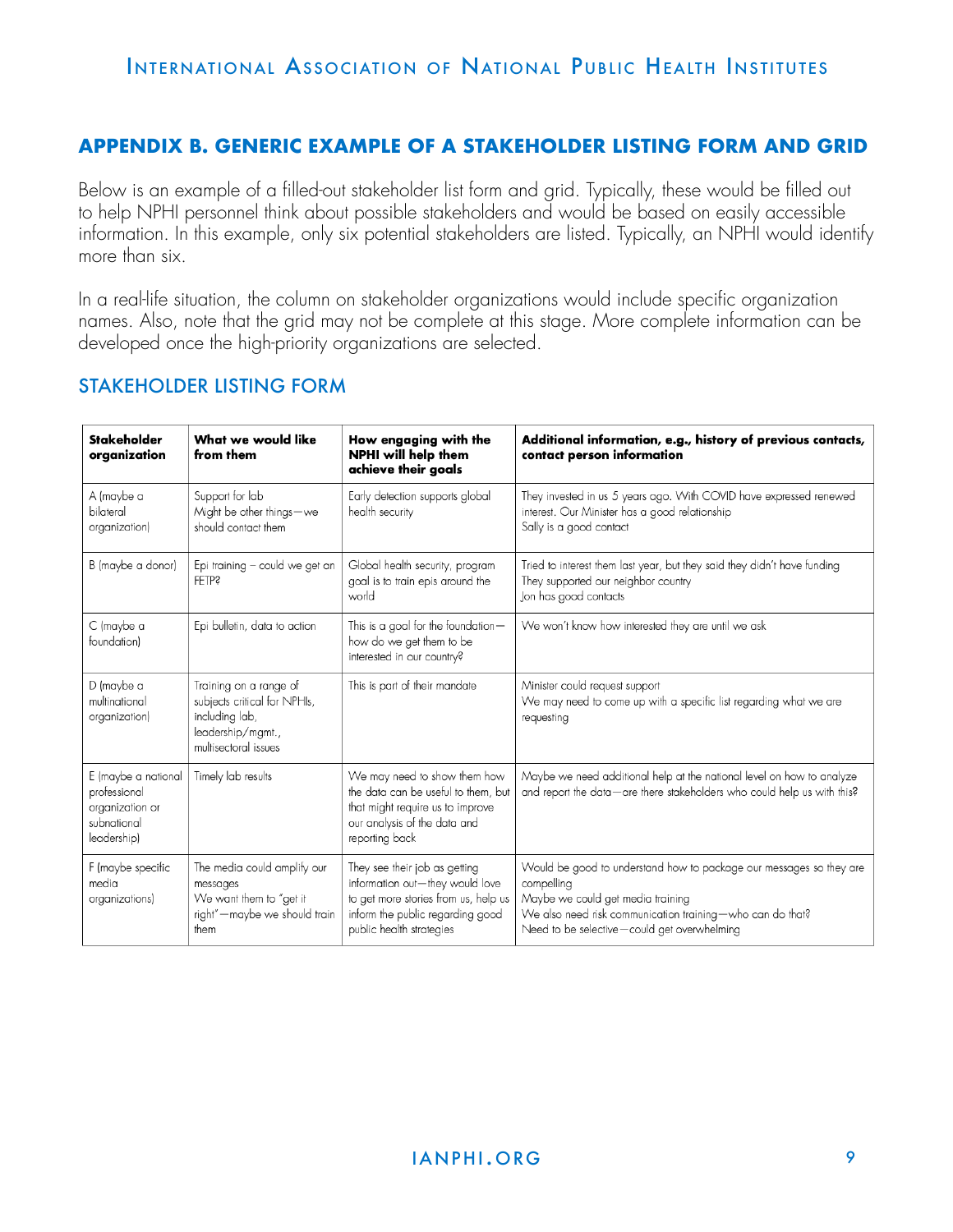### STAKEHOLDER MAPPING GRID

After brainstorming about possible stakeholders, the stakeholders are plotted on the grid according to their level of interest in and ability to impact the NPHI. This is the grid that might follow discussion about the stakeholders in the table above.

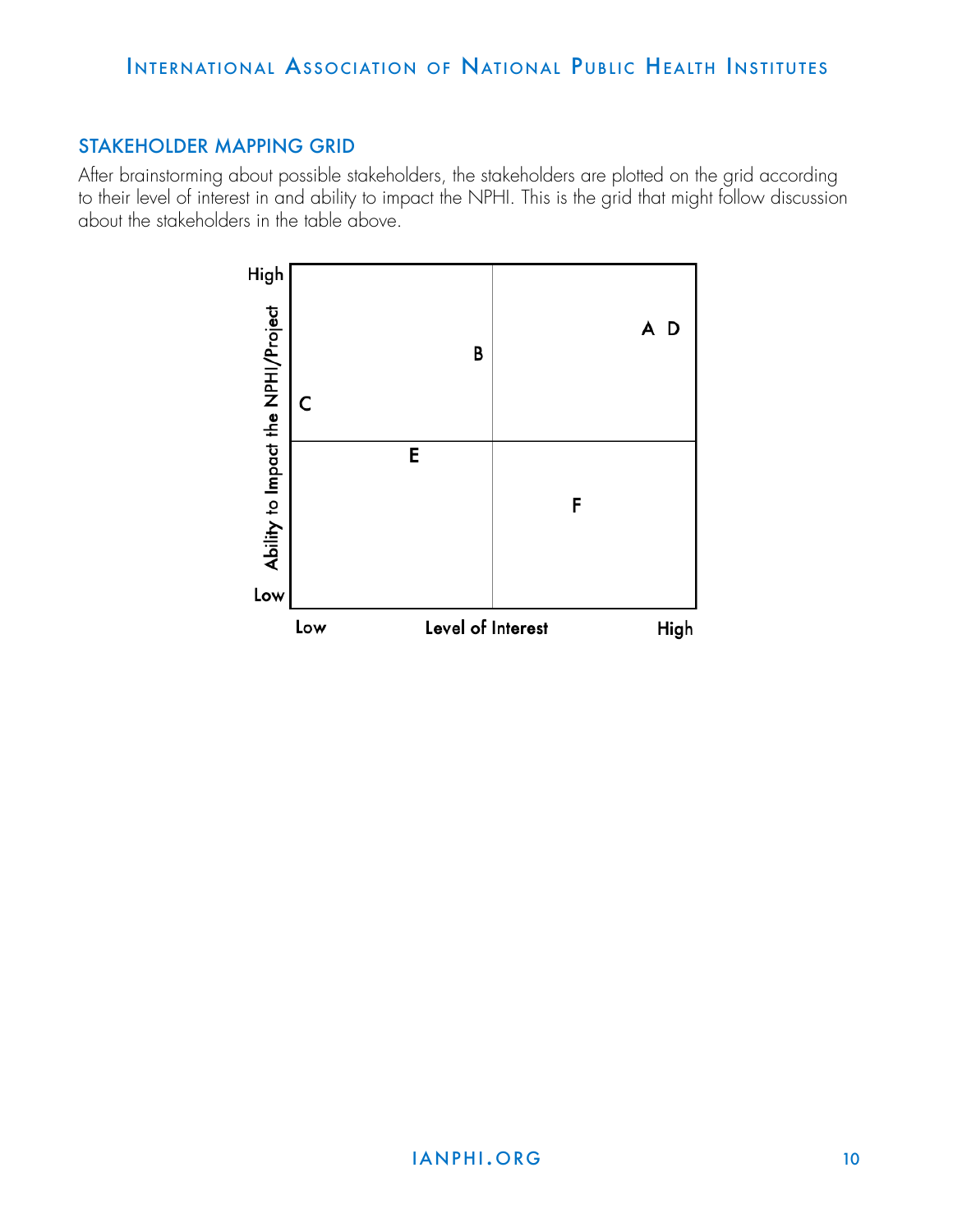## **APPENDIX C. CONSIDERATIONS IN DESIGNING NEWSLETTERS**

#### DEFINE A STRATEGY

Start by writing down a plan for your newsletter that describes the audience you want to target (e.g., your institute's stakeholders), the type of information you want to share with this audience (e.g., your institute's latest work, new research, milestones and success stories), and how often you want to do it (e.g. weekly, bi-weekly, monthly, quarterly). Try reaching a balance where your audience is frequently engaged but isn't getting saturated by too much content too often, which could lead to losing your readers' attention. Create an editorial calendar based on this plan to help you keep up with publishing deadlines.

### CREATE A TEMPLATE

If you do not have an in-house graphic designer, use an online tool to build a professional newsletter template. Mailchimp offers a <u>[free version](https://mailchimp.com/help/about-mailchimp-pricing-plans/)</u> for up to 2,000 contacts. A good alternative to Mailchimp is [Constant Contact](https://www.constantcontact.com/mainpage). These online tools will also help you build your audience (contact list) and track your performance. Once you have found a template that works for you, stick to it. Visual consistency is important for your newsletter and brand recognition and will look more professional.

### USE A CLEAR, DESCRIPTIVE SUBJECT LINE

Your newsletter has to compete with the many other emails arriving in your readers' inboxes. Readers appreciate subject headers that clearly and succinctly describe the contents of the email; subjects that prompt readers to open the newsletter and read your content. Keep it short: try to use no more than nine words or 60 characters (e.g., "How IANPHI is helping the COVID-19 response", "Nigeria launches COVID-19 online course on infection prevention and control", "Fiocruz expands actions to confront Covid-19 in indigenous peoples", "'The Lancet' Praises KSA Efforts to Combat COVID-19", "CARPHA receives medical supplies from the People's Republic of China"). If a newsletter contains several topics, choose the most important or timely topic to feature in the subject header.

### KEEP IT BRIEF AND ORGANIZED

Include only short texts or article summaries and direct your readers to the full-length content on your website. Place the most important piece at the top of the newsletter. Readers should not have to scroll down to find it.

#### INCLUDE HYPERLINKS

Use highly visible link buttons in multiple parts of your email to direct your readers to your website. Don't forget to also insert those links on your header/banner and images. People instinctively click on them, especially when reading emails on their phones. The first, highly visible link button in an email will almost certainly be clicked on more than any other link in an email.

### INCLUDE IMAGES

Whenever possible, use photos to illustrate your content and draw the readers in. Make sure to select high quality and high definition images for a professional look and feel. Ideally, an image should be the first thing a reader sees when opening an email, with text underneath it. If you do not have a photo available to associate to your content, you may want to look into stock photos.

## **IANPHI.ORG 11**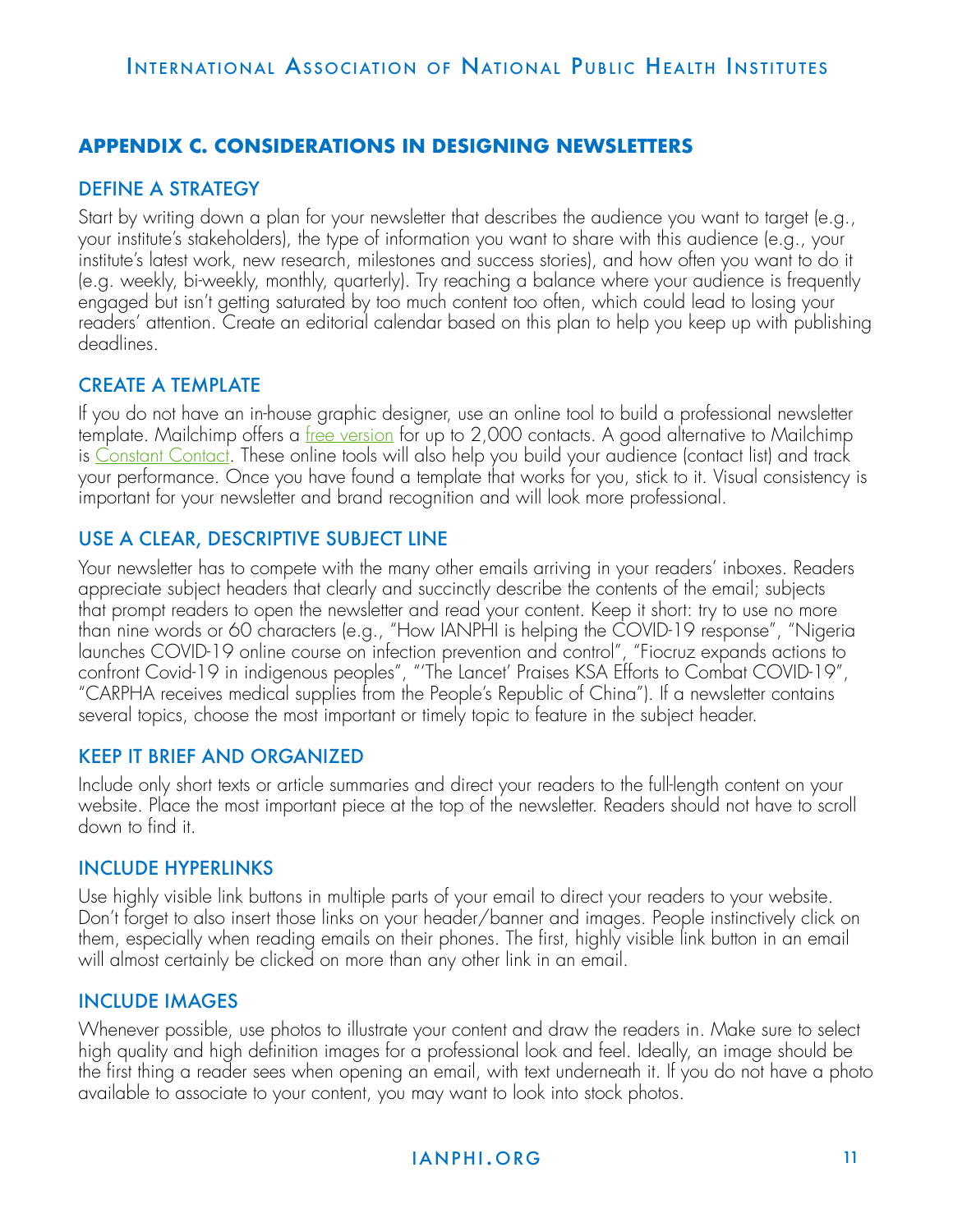Free public health photo stocks include:

- U.S. CDC's website: [www.cdc.gov/media/subtopic/images.htm and www.cdc.gov/](http://www.cdc.gov/media/subtopic/images.htm and www.cdc.gov/socialmedia/tools/ImageSharing.html) [socialmedia/tools/ImageSharing.html](http://www.cdc.gov/media/subtopic/images.htm and www.cdc.gov/socialmedia/tools/ImageSharing.html)
- The Carter Center:<https://www.cartercenter.org/news/photos/index.html>
- USAID (U.S. Agency for International Development) Flickr page: [www.flickr.com/photos/usaid\\_](http://www.flickr.com/photos/usaid_images/ ) [images/](http://www.flickr.com/photos/usaid_images/ )

Other free photo stocks include:

- [www.pexels.com](http://www.pexels.com)
- [pixabay.com](http://pixabay.com)
- [unsplash.com](http://unsplash.com)

You can also subscribe to a stock photo service like [www.istockphoto.com](http://www.istockphoto.com) or [www.shutterstock.com](http://www.shutterstock.com).

# TRACK YOUR PERFORMANCE

Measure your open and click rates (the number of people opening your email and clicking on your links) to learn about your audience preferences. If you notice that some emails perform better than others, don't hesitate to experiment and adapt your content and distribution strategy (length, frequency, best day of the week and time to send), in order to reach the largest number of people in your audience.

Here are a few examples of IANPHI and NPHI newsletters:

- IANPHI Insider (using Mailchimp): https://mailchi.mp/ianphi/insider9
- The Netherland's RIVM online magazine (using an online reader):  $\frac{\text{https://magazines.rium.nl/}}{\text{magazines.rium.nl/}}$ [en/2020/07/rivm-magazine](https://magazines.rivm.nl/en/2020/07/rivm-magazine )
- Norwegian Public Health Institute COVID-19 evidence map newsletter: [https://www.fhi.no/](https://www.fhi.no/globalassets/vedlegg/newsletter_9_covid-19-evidence-map-200715.pdf ) [globalassets/vedlegg/newsletter\\_9\\_covid-19-evidence-map-200715.pdf](https://www.fhi.no/globalassets/vedlegg/newsletter_9_covid-19-evidence-map-200715.pdf )
- U.S. CDC Global Health newsletter: [https://www.cdc.gov/globalhealth/newsletter/2020/](https://www.cdc.gov/globalhealth/newsletter/2020/july-22-2020.html ) [july-22-2020.html](https://www.cdc.gov/globalhealth/newsletter/2020/july-22-2020.html )